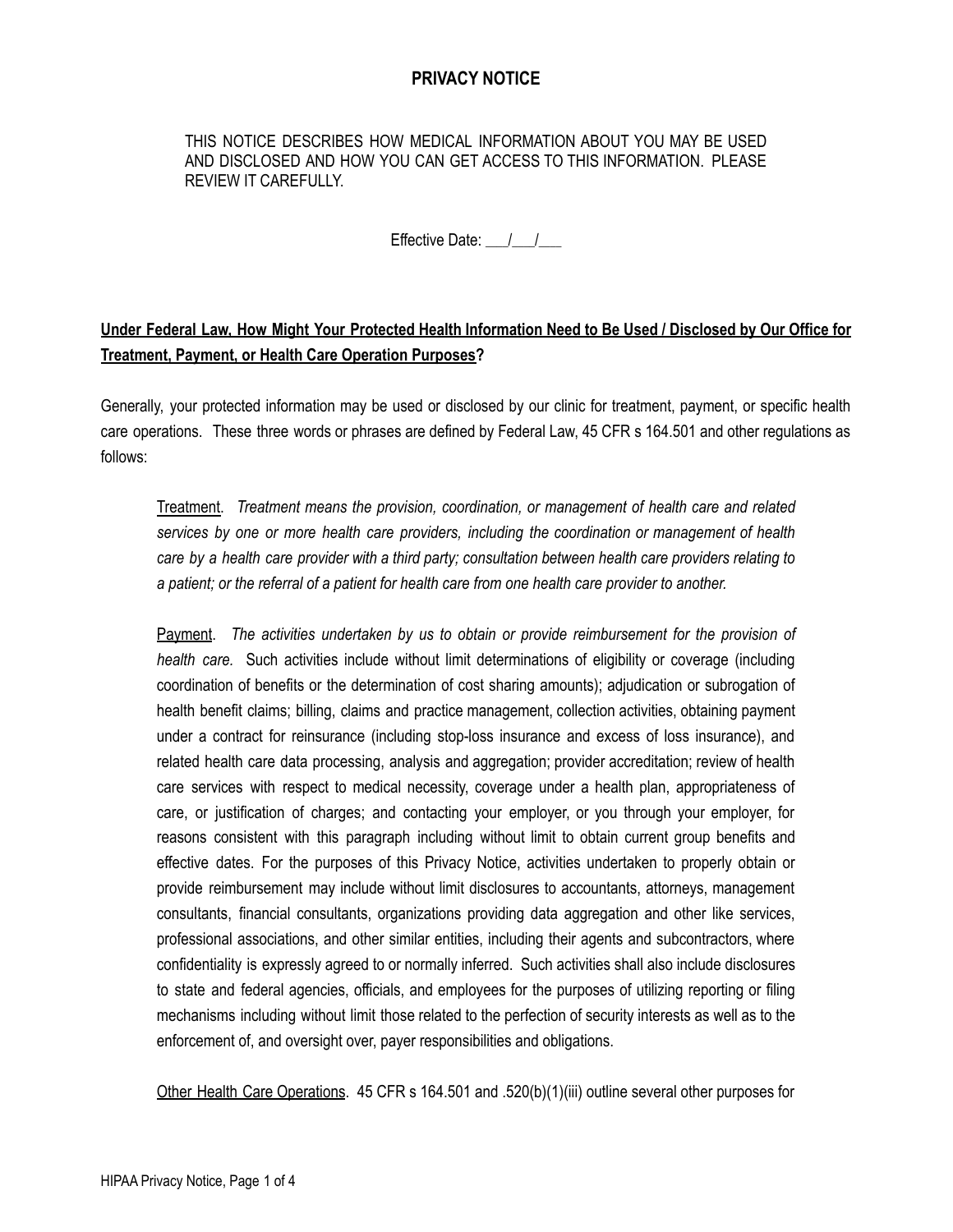which our practice may use or disclose protected information. For example, our practice may use or disclose protected information for the purposes of (1) conducting training programs in which students, trainees, or practitioners in areas of health care learn under supervision to practice or improve their skills as health care providers, (2) providing appointment reminders to patients, (3) providing treatment alternatives or other health-related benefits and services that may be of interest to patients, and (4) contacting patients to raise funds.

In addition to those operations listed above, our office may send you welcome cards as well as birthday cards to your attention by mail which may include the actual date of your birthday. Furthermore, for those patients who indicate who referred them to our clinic, our office may send you "Thank You" cards to the referring person. Our office also regularly disburses newsletters, special offers, follow-up surveys and mailings, to our current and past patients.

**Disclosures to Primary Care Clinicians and Other Health Care Providers.** Without limiting this Privacy Notice in any way, you agree that our clinic may communicate with your primary care clinicians and other health care providers who may have, or are likely to have seen, you regarding your condition. Such communications may include without limit submitting a copy of various health care records compiled at our clinic.

# Disclosures to the Patient by Fax and E-mail; Disclosures Left on Voice Mail; Other Communications by E-mail, **Fax, and Other Electronic Means**

Periodically, patients request that our clinic transmit protected information to them by means of fax or email, or leave messages on voice mail regarding such information. While we may request specific written authorization from you prior to disclosing protected information through such means, you hereby agree that by providing us with a fax number, email address, or phone number which includes voice mail, you are hereby consenting to disclosures through such means. Additionally, you agree that all permitted uses and disclosures may be accomplished by our office through electronic means including without limit e-mail, fax, and various other types electronic means.

#### **Disclosures to "Personal Representatives" at the Patient's Request**

Oftentimes, close relatives to our patients will request that we disclose protected health information to them on the patients' behalf or at our patients' request. You hereby agree that if the person you represent as your spouse contacts our clinic regarding your care, we may disclose protected information to them.

# Under Federal Law, How Might Your Protected Health Information Need to Be Used / Disclosed in Ways That **Don't Require Written Consent or Authorization?**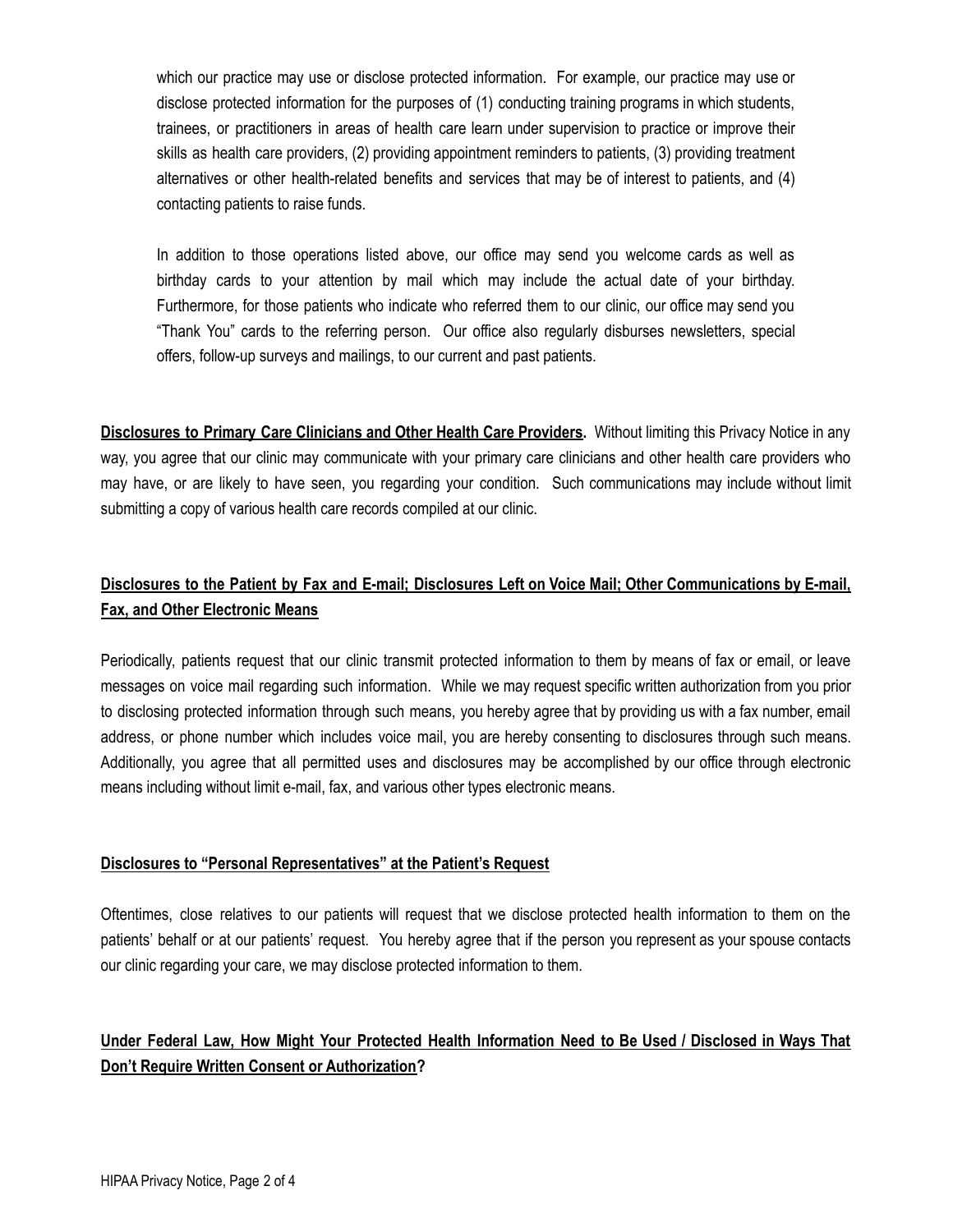Under certain circumstances, law may require or permit our practice to make use of or to disclose your protected information without your consent or authorization. Such circumstances include:

- a) Uses and disclosures required by law.
- b) Uses and disclosures for public health activities.

|                                                                          | Dis |
|--------------------------------------------------------------------------|-----|
| closures about victims of abuse, neglect or domestic violence.           |     |
|                                                                          | Us  |
| es and disclosures for health oversight activities.                      |     |
|                                                                          | Dis |
| closures for judicial and administrative proceedings.                    |     |
|                                                                          | Dis |
| closures for law enforcement purposes.                                   |     |
|                                                                          | Us  |
| es and disclosures about decedents.                                      |     |
| 77777777777777777777777777777                                            | Us  |
| es and disclosures for cadaveric organ, eye or tissue donation purposes. |     |
|                                                                          | Us  |
| es and disclosures for research purposes.                                |     |
|                                                                          | Us  |
| es and disclosures to avert a serious threat to health or safety.        |     |
|                                                                          | Us  |
| e and disclosures for specialized government functions.                  |     |
|                                                                          | Dis |
| closures for workers' compensation.                                      |     |

## **What Happens If Other Law is More Restrictive Than Federal Law?**

In the event other law becomes more restrictive than Federal Law with respect to uses and disclosures of your protected information, our practice will include descriptions of the more stringent requirements in this privacy notice.

## **All Other Uses / Disclosures Require Your Written Authorization**

All other uses and disclosures besides those listed herein and those which require an opportunity to agree or object (see 45 CFR 164.512) will only be made with your written authorization. Once such authorization is granted, you make